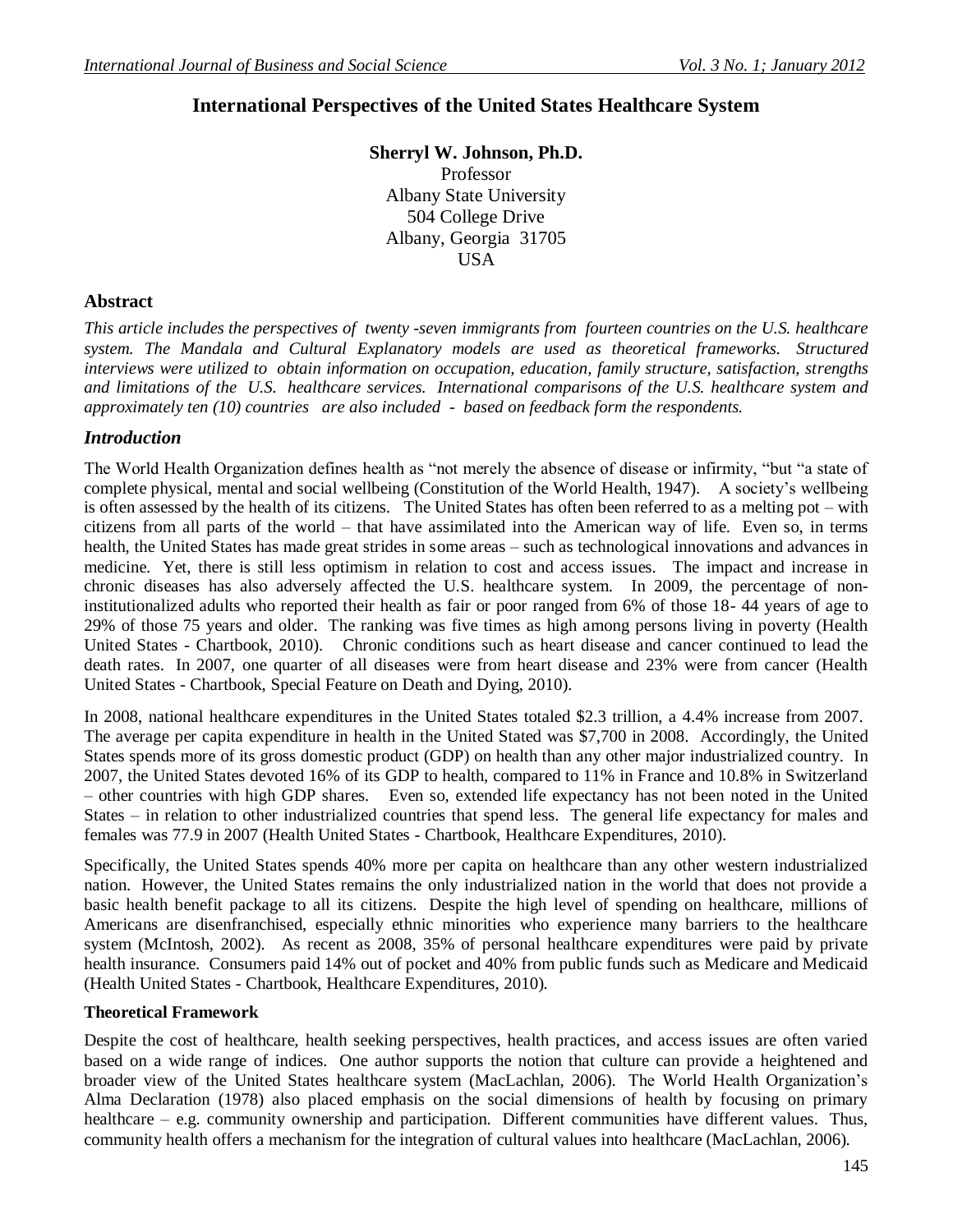Using the integrative model, Hancock and Perkins (1985), described the 'Mandala of Health' as a way of understanding and remembering that an array of factors influence health, culture and community (lifestyle, personal behavior, psycho-socio economic environment, sick care system, human biology, physical environment, work, spirit, body and mind). The interplay between culture and health is truly complex and warrants consideration of a kaleidoscope of causes, experiences, expressions and treatments for a plethora of human ailments (MacLachlan, 2006). Polit and Hungler (1993) described the role of culture and viewpoints from an ethnographic perspective. They identified ethnography as a branch of human inquiry associated with the field of anthropology – that focuses on a culture (or subculture) of a group of people; with an effort to understand the world view of those under study.

Yeo, Meiser, Barlow – Stewart (2005) examined how the cultural explanatory model has assisted health professionals in understanding how culture affects access to screening services, communication of diagnosis and management of the treatment regimen. Higginbottom (2006) indicated that no concordance in therapy can be recognized unless dissonance between the patient and the provider is minimized using the explanatory model. In this model, the patient's viewpoint is critical to understanding and explaining health practices and behaviors. Culhane-Pera, 2001, reported that applied ethnography or focused cultural studies can help professionals work toward the national goal of reducing health disparities and ultimately improving the quality of health.

## *Methodology*

Structured interviews were conducted with individuals who had migrated to the United States. Eighteen open – ended questions that were posed to the individuals regarding the United States healthcare system (prior to the implementation of the Affordable Healthcare Act of 2010) were utilized in the assessment. Question content related to: nationalities, occupation, education, family structure, personal health insurance, health services, impression of the U.S. healthcare system, health system likes, health system dislikes, international comparisons, improvements needed, governmental responsibility for the uninsured, individual responsibility for the uninsured, services for uninsured, services for illegal immigrants, cost of services and healthcare technology. All of the individuals were interviewed in a place where they normally conducted their daily affairs – e.g. work, home or school. The results of the interviews included individuals from various nationalities. The individualized results appear in the analysis.

### *Analysis*

The analysis consisted of interviews of individuals with fourteen nationalities: Liberian, Hungarian, Philippine, Nigerian, Cuban, Jamaican, Indian, Syrian, Bohemian, Canadian, Thai, Japanese, Ghanaian, and Italian. Most of the individuals were interviewed in their workplaces or schools (students). Their viewpoints on the United Healthcare System appear in Tables 1 (Demographics), Table 2 (General Impression of the U.S. Healthcare Services) and Table 3 (Roles and Recommendations Regarding Healthcare System).

| <b>Nationalities / Gender</b>    | Fourteen Nationalities; Males -18 (67%); Females - 9 (33%)         |
|----------------------------------|--------------------------------------------------------------------|
| Occupation                       | Professors (5); Students (5); K-12 Teachers (3); Store Clerks (2), |
|                                  | Nail Technician (2); Self Employed (1); Medical Doctor (1), RN(1), |
|                                  | Correctional Officer (1); Bookstore Manager (1); Convenience       |
|                                  | Store Manager (1), Journalist (1); Medical Assistant (1); Navy     |
|                                  | Optician (1), Subway Artist (1)                                    |
| <b>Education</b>                 | Student (5); Bachelors Degree (5); Ph.D. (4); Masters Degree (3);  |
|                                  | Associates Degree (3); Less than High School (2); M.D. (1)         |
| <b>Family Structure</b>          | Relatives in the home (100%)                                       |
| <b>Personal Health</b>           | Yes $-23(85\%)$ ; No $-4(15\%)$                                    |
| <b>Insurance</b>                 |                                                                    |
| <b>Reported</b><br><b>Health</b> | Private Physicians, Hospitals, General Clinics, Emergency Rooms,   |
| <b>Services Utilized</b>         | Dental Services and Public Health Services                         |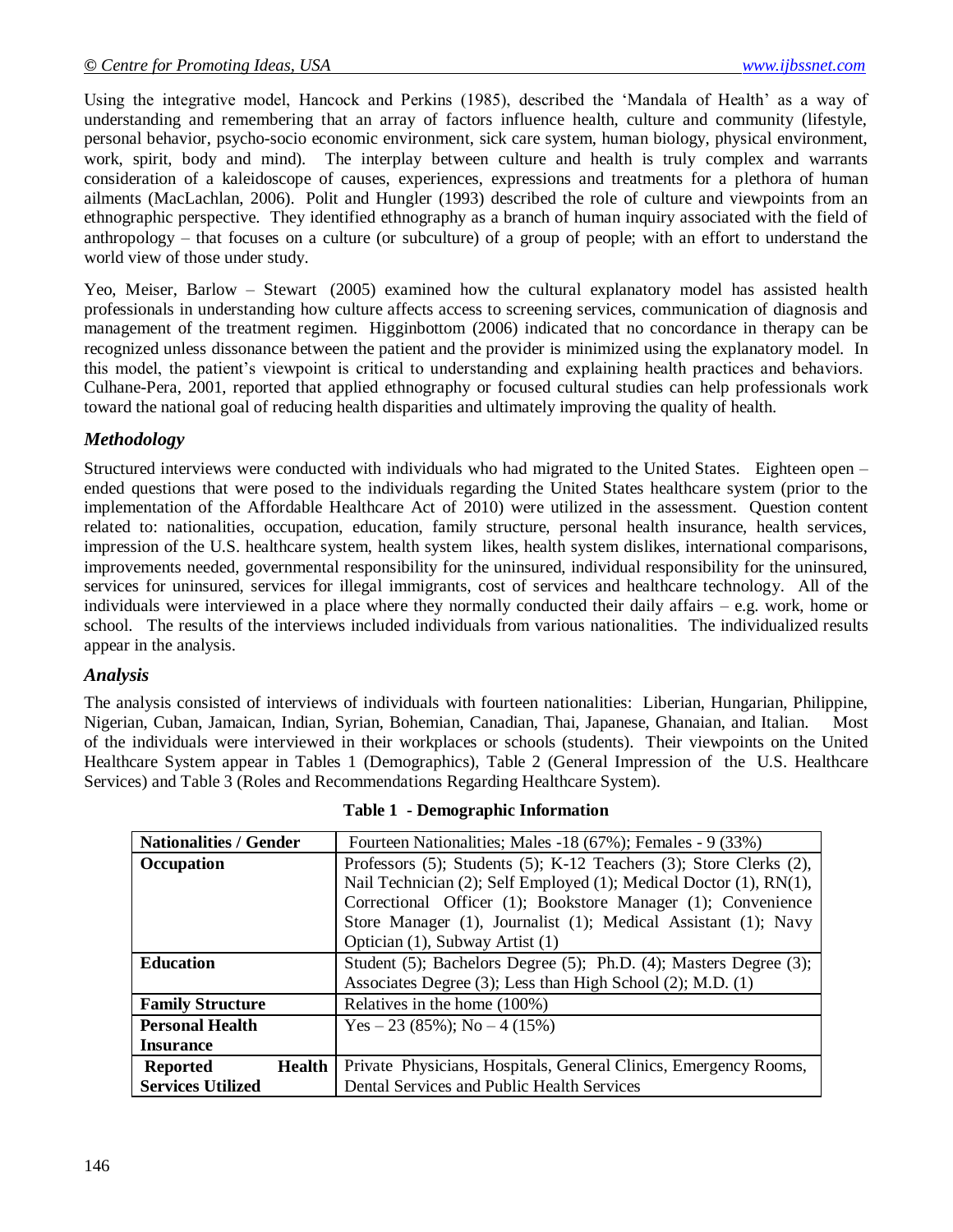| <b>Satisfied With Services</b>                                   | $Yes*-25(93\%); No-2(7\%)$                                                                                                                                                                                                                                                                                                                       |
|------------------------------------------------------------------|--------------------------------------------------------------------------------------------------------------------------------------------------------------------------------------------------------------------------------------------------------------------------------------------------------------------------------------------------|
|                                                                  | *Cost mentioned as a limitation despite satisfaction                                                                                                                                                                                                                                                                                             |
| <b>Overall Impression of Services</b>                            | Positive $-13$ (48%); Negative $-13$ (48%); Neutral $-1$ (2%)                                                                                                                                                                                                                                                                                    |
| <b>Identified Services Liked</b>                                 | Yes $-26(96\%)$ ; No $-1(4\%)$                                                                                                                                                                                                                                                                                                                   |
|                                                                  | Likes: Technology, Resources, Accessibility, Immediate Care                                                                                                                                                                                                                                                                                      |
| <b>Identified Services Disliked</b>                              | Yes $-26(96\%)$ ; No $-1(4\%)$                                                                                                                                                                                                                                                                                                                   |
|                                                                  | Dislikes: Cost; Process without Insurance; Wait Time                                                                                                                                                                                                                                                                                             |
| <b>International Comparison</b><br>of<br><b>US Health System</b> | U.S. better than 9 countries: Hungary (cost higher); Nigeria (no payment<br>no service; limited access); Philippines (less technology); Jamaica (quality<br>less); India (pay as you go; longer waits in emergency room); Thailand<br>(sanitation issues); Ghana (less capacity); Italy (caters to upper class);<br>Cuba (care for the powerful) |
|                                                                  | Countries $(3)$ with quality that is equal to or surpasses the United<br>States: Canada (universal healthcare system; no lawsuits; doctors paid<br>similar fee); Ghana (similar competence as U.S.); Jamaica (exemplary<br>service); Syria (universal healthcare; low prices)                                                                    |
| <b>General System Improvements</b><br><b>Needed</b>              | Universal Health Care to Decrease Cost; Ability to Choose Doctor<br>Despite Insurance Plan; Decrease Staff Shortage (RNs), Faster Service,<br>Equal Assess; More Affordable Care for the Less Fortunate                                                                                                                                          |

**Table 2 – General Impression of the U.S. Health Services**

#### **Table 3 – Role and Recommendations Regarding Healthcare System**

| Governmental Responsibility                                         | $Yes - 25 (93%)$ ; $No - 2 (7%)$                             |
|---------------------------------------------------------------------|--------------------------------------------------------------|
| to Provide Healthcare to All                                        |                                                              |
| <b>Willingness</b> to Support of   $Yes - 22 (81\%)$ ; No - 5 (19%) |                                                              |
| <b>Healthcare for All</b>                                           |                                                              |
| <b>Services for Uninsured</b>                                       | $Yes - 22 (81\%)$ ; No $- 5 (19\%)$                          |
| <b>Services for Illegal Immigrants</b>                              | Yes – 17 (63%); No 7 – (26%); No Comment – 3 (11%)           |
| <b>Cost of Services Too Expensive</b>                               | $Yes - 27 (100%)$                                            |
| <b>Technological</b><br><b>Innovations</b>                          | Yes – 24 (89%); No – 3 (11%)                                 |
| <b>Needed</b>                                                       | Yes for medical necessity, prevention, diagnosis, excellence |
|                                                                     | No due to excessive cost/exploitation                        |

### *Summary*

An overview of the findings allowed participants to reconstruct their personal outlook and associated health beliefs as described by Higginbottom, 2006. Spradley, 1979, also noted that cultural studies offer health professionals the opportunity to see health and disease through the eyes of patients from a myriad of cultures. Such studies can also provide a framework for understanding disparities in health based on limited social and economic resources that are necessary to sustain health (Schulz and Lempert, 2004).

Hellmann, 2001, stated that the concepts of health and illness are culturally defined. Other authors also discussed how an individual's life experiences can serve as a mediator between the individual and a health condition. While the United States health system has undergone significant reform, such as the recently implemented Affordable Healthcare Act to correct deficits, it is still known as the best quality healthcare system in the world (Romney, 2007). Most of the respondents expressed satisfaction with the United States health care system with the exceptions for costs and waiting times. Excessive cost was mentioned by 100% of the respondents. Other responses related to provider selection and shortage of healthcare personnel.

Williams and Torrens, 2008, identified the major players needed to make the needed fundamental changes to the United States healthcare system, as 1. patients and customers, 2. providers of services, 3 suppliers of services and goods, including pharmaceuticals, 4. insurance intermediaries, including Medicare and Medicaid, and 5. government as a regulator, planner, financier for research and training. Respondents were questioned regarding roles and noted the roles of both the individual and government.